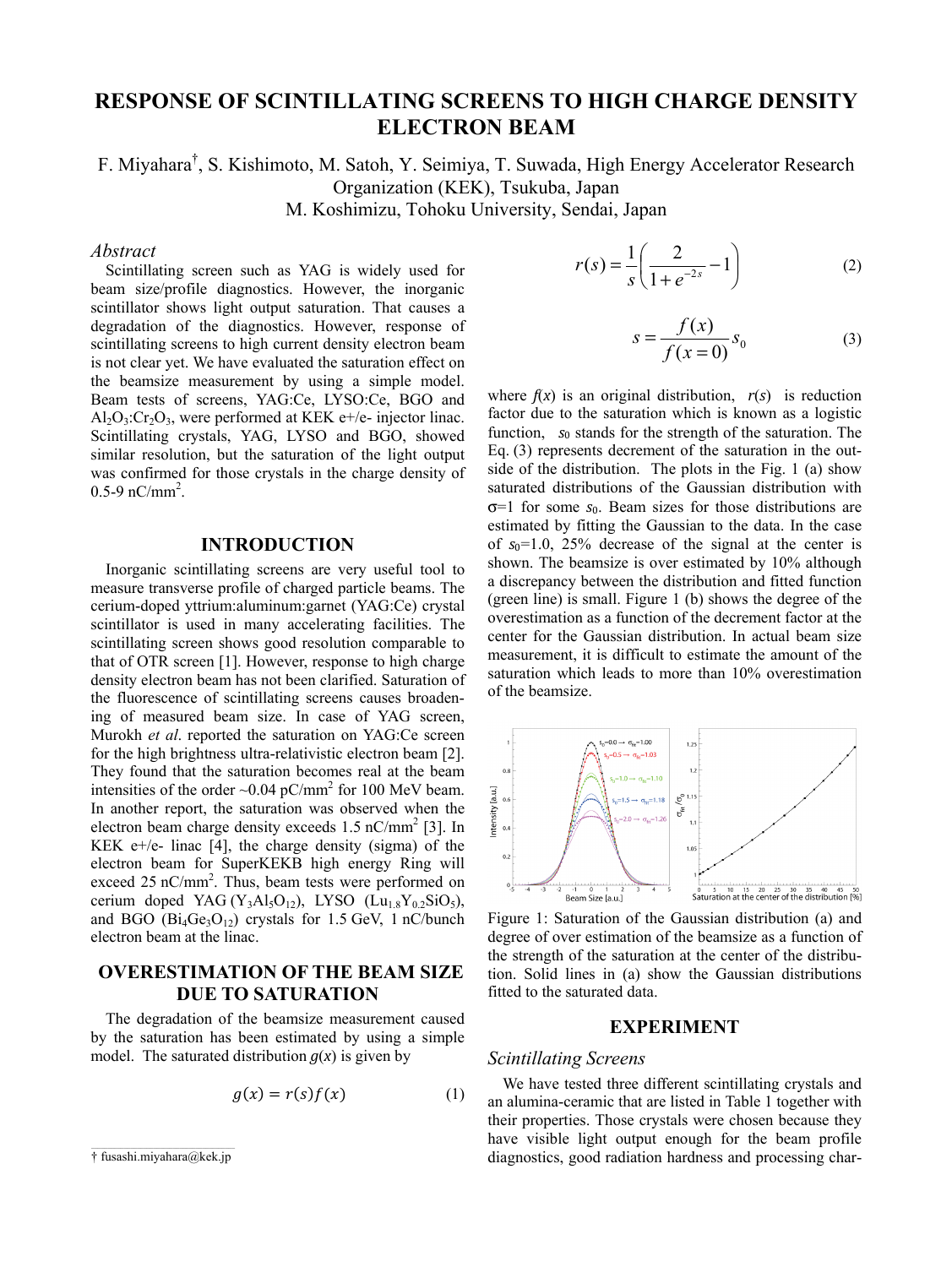acteristics to make thin flat surface screen (no cleavability). Thickness of those screens is 100 μm. While YAG:Ce and LYSO:Ce show extrinsic luminescence based on Ce, pure BGO has intrinsic one. The saturation is caused by some quenching processes. Those processes depend on luminescence mechanism and properties of material (e.g. Concentration quenching depends on concentration of doped ion). Thus, different response to high current density electron beam is expected.

Table 1: Properties of Scintillators

|                       | $\tau_{\rm decay}$<br>[ns] | $\lambda_{\text{max}}$<br>$\lceil nm \rceil$ | Relative<br>output<br>(NaI:Tl<br>$=100$ | Radiation<br>hardness<br>[rad] |
|-----------------------|----------------------------|----------------------------------------------|-----------------------------------------|--------------------------------|
| YAG:Ce                | 70                         | 550                                          | 35                                      | $>10^6$                        |
| LYSO:Ce               | 41                         | 420                                          | 75                                      | $>10^{6}$                      |
| <b>BGO</b>            | 300                        | 480                                          | 21                                      | $>10^{5-6}$                    |
| $Al_2O_3$ : $Cr_2O_3$ | $>$ ms                     | 690                                          | Large                                   | High                           |

# *Experimental Setup*



Figure 2: Experimental setup.

The beam profile measurements were performed at the beam dump line of the first straight section of the linac. The experimental setup is shown in Fig. 2. The electron beam was generated by the thermionic gun and accelerated up to 1.5 GeV. Horizontal and vertical normalized emittances of the incident beam were about 50 and 100 mm mrad, respectively. The beam passed through a 30 μm thick stainless steel window. The distance between the window and the screen was 11 mm. The screen at the exit of the window could be moved by using the motorized stage. The beam size spread at the screen due to multiple scattering was estimated to be 3 μm (sigma) by using EGS5 code [5]. This effect is negligible for the experiment. The variable ND filter was used to avoid

saturation of the 12-bit CCD camera. The beam repetition rate was 1 Hz to avoid the effect of the afterglow.

A magnetic quadruple triplet which was set 9.7 m long upstream was used to focus the beam. After the optimization of the optics to get minimum beamsize at the screen position, the quadrupole scan using the last quadruple was performed for each screen. The electron beam was stable during the measurement; the beam current variation and position jitter at the screen were less than 0.3% (sigma) and 0.1 mm (RMS), respectively.

#### **RESULT**

Figure 3 shows beam profiles taken by 4 different screens. Because the ceramic is formed by sintering that causes diffuse reflection in the screen, the beam profile on the  $Al_2O_3$ : $Cr_2O_3$  is larger than that of scintillating crystal screen. In case of alumina-ceramic, due to a long exposure time (20 ms) for the CCD camera, many white spots exist on the image. The exposure time for other screen was set 10 μs.



Figure 3: Background corrected beam images and projected beam profiles at 1 nC/bunch beam (single shot) on four different screens. The red line represents a Gaussian fit.

The beam size which is 10 shots average as a function of the quadrupole magnet is shown in Fig. 4. The strength was changed from -14.03 to -13.07 T/m. The aluminaceramic shows bad resolution as seen in Fig.3 and the shape of the scan curve is different from the others that can arises from the afterglow. Three crystal scintillating screens exhibit same beamsize except for defocusing step after the bottom of the curve in the left figure. We assume